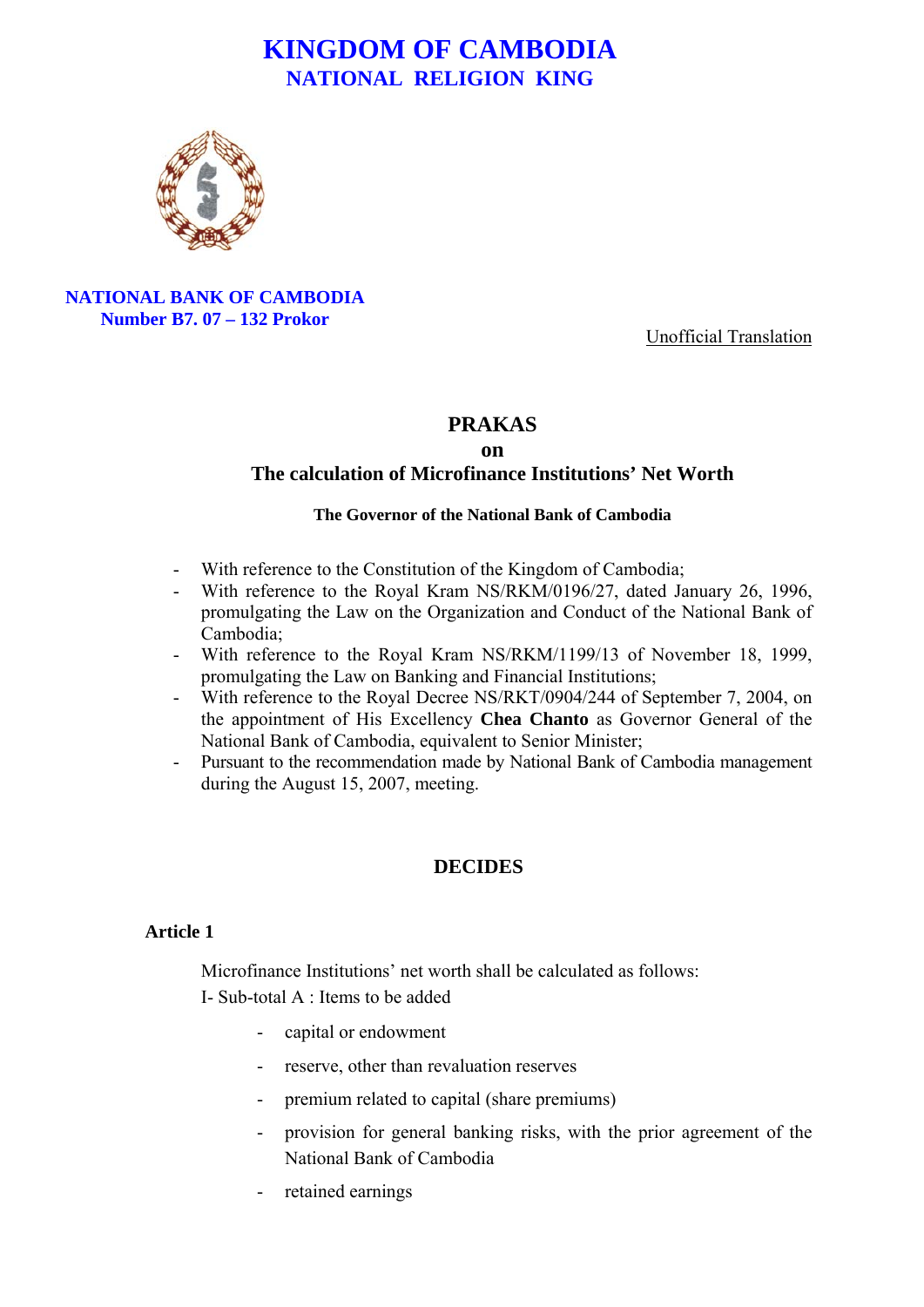- audited net profit for the last financial year  $(1)$  $(1)$  $(1)$
- other items approved by the National Bank of Cambodia<sup>([2](#page-1-1))</sup>
- II- Sub-total B : Items to be deducted
	- for shareholders, directors, managers and their next of kin
		- unpaid portion of capital
		- advances, loans, security and the agreement of the persons concerned as defined above
	- holding of own shares at their book value
	- accumulated losses
	- formation expenses
	- losses determined on dates other than the end of the annual accounting period (including provisions to be made for doubtful debt and securities)

III- Total C : BASE NET WORTH = A **-** B

IV- Sub-total D : Items to be added

- revaluation reserves, with the prior agreement of the National Bank of Cambodia
- subordinated debt, with the prior agreement of the National Bank of Cambodia, up to 100% of base net worth
- other items, with the prior agreement of the National Bank of Cambodia, could be included in the calculation of net worth and shall not be more than base net worth ([3](#page-1-2))

V- Sub-total  $E \cdot$  Items to be deducted

- equity participation in banking and financial institutions
- other items  $(4)$  $(4)$  $(4)$

VI- Total F : TOTAL NET WORTH = C + D **-** E

- they are determined after posting to the accounts all the charges relating to the period and allowances to the depreciation, provision and value adjustment accounts;

<span id="page-1-2"></span> $3$  The following may in particular appear among these items :

<sup>&</sup>lt;sup>1</sup> After deduction of dividend to be distributed.

<span id="page-1-1"></span><span id="page-1-0"></span> $2^2$  For example, profit as recorded on dates other than the end of the annual accounting period. Provided that:

<sup>-</sup> they are calculated net of foreseeable taxes and **dividend** and have been verified by the auditors.

<sup>-</sup> fully mutualized guarantee funds;

<sup>-</sup> public funds allocated for guaranteeing types of credit operations;

<sup>-</sup> nonrepayable public or private subsidies;

<sup>-</sup> donated capital. 4

<span id="page-1-3"></span><sup>&</sup>lt;sup>4</sup> Deferred charges, for example.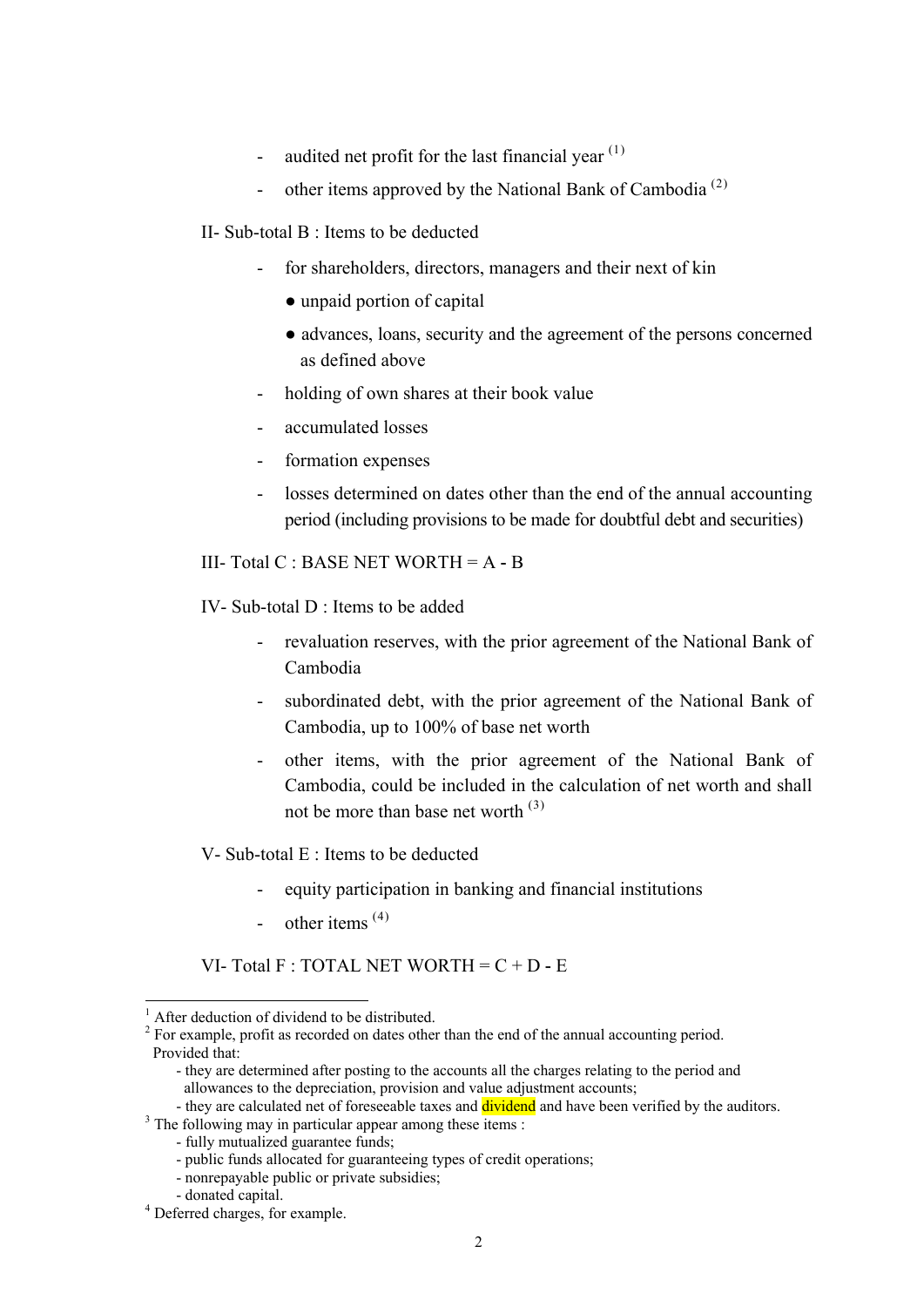## **Article 2**

The net worth as calculated above shall be taken into account in calculating prudential ratios and other ratios.

## **Article 3**

Banks and Financial Institutions that are not compliant with this Prakas will be penalized according to Article 52 of the Law on Banking and Financial Institutions.

## **Article 4**

All provisions contrary to those of this Prakas are hereby repealed.

# **Article 5**

 The General Director, the General Secretariat, the General Inspection, the General Cashier, all Departments of the National Bank of Cambodia, and all Banks and Financial Institutions under the National Bank of Cambodia's supervisory authority shall strictly implement this Prakas.

## **Article 6**

This Prakas shall take effect from this signing date.

 Phnom Penh, August 27, 2007  **The Governor Signed and Sealed** 

- cc: All members of the Board of Directors
	- The parties concerned as stated in Article 5
	- File
	- CM "for info"
	- Administration Department of CM "for publication in the National Gazette"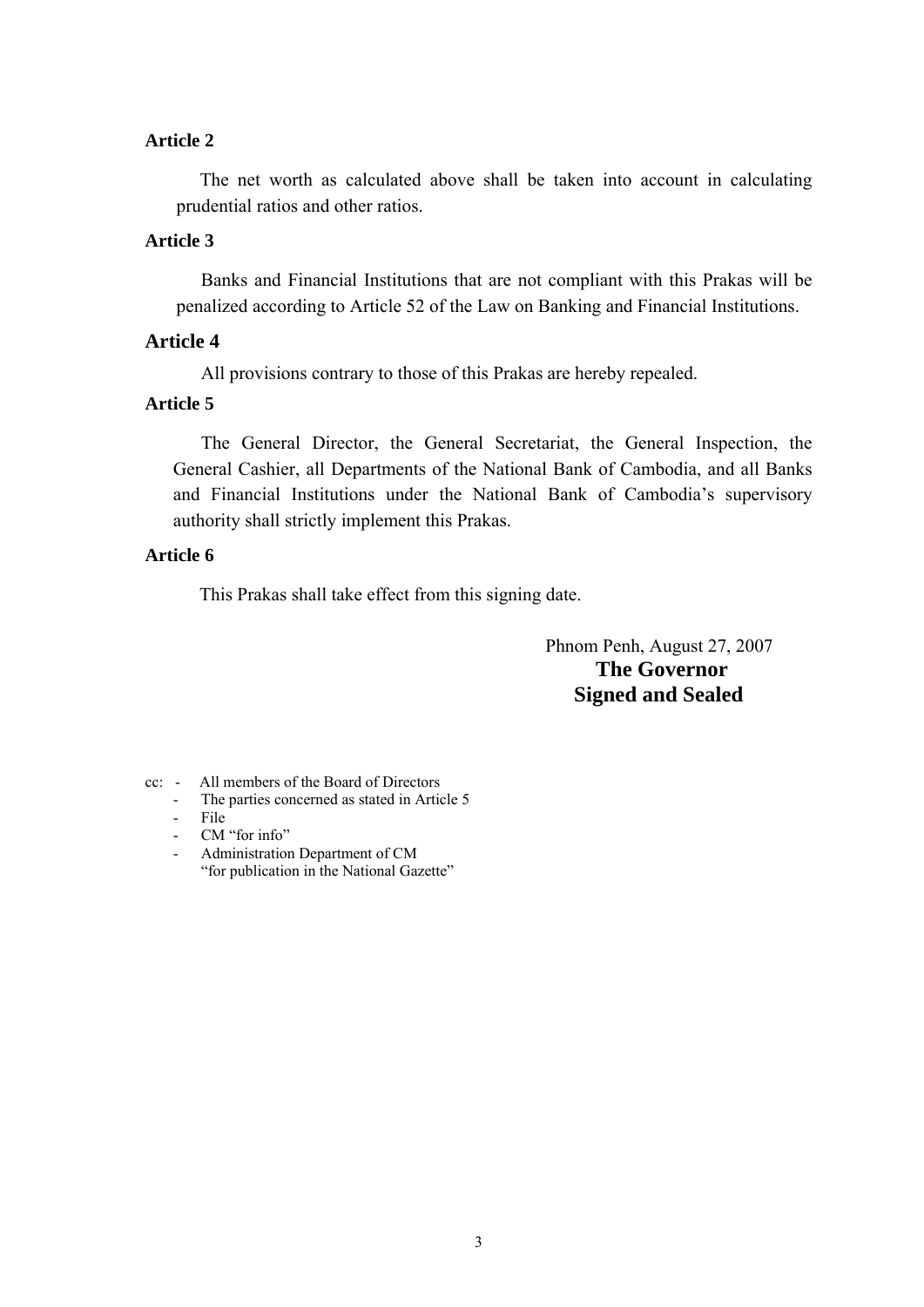

**NATIONAL BANK OF CAMBODIA Number B7. 07 – 133 Prokor**

Unofficial Translation

# **PRAKAS on Microfinance Institutions' Solvency Ratio**

#### **The Governor of the National Bank of Cambodia**

- With reference to the Constitution of the Kingdom of Cambodia;
- With reference to the Royal Kram NS/RKM/0196/27, dated January 26, 1996, promulgating the Law on the Organization and Conduct of the National Bank of Cambodia;
- With reference to the Royal Kram NS/RKM/1199/13 of November 18, 1999, promulgating the Law on Banking and Financial Institutions;
- With reference to the Royal Decree NS/RKT/0904/244 of September 7, 2004, on the appointment of His Excellency **Chea Chanto** as Governor General of the National Bank of Cambodia, equivalent to Senior Minister;
- With reference to the Prakas No B7-00-06 dated January 11, 2000, on the Licensing of Micro-Financing Institutions;
- With reference to the Prakas No B7-07-132 dated August 27, 2007, on the calculation of Microfinance Institutions' Net Worth;
- Pursuant to the recommendation made by National Bank of Cambodia management during the August 15, 2007, meeting.

## **DECIDES**

## **Article 1**

Microfinance Institutions, hereafter referred to as "institutions", shall at all times observe a solvency ratio in accordance with the provisions of this Prakas. This solvency ratio of their net worth to their aggregate asset risk exposure shall not be less than 15 percent.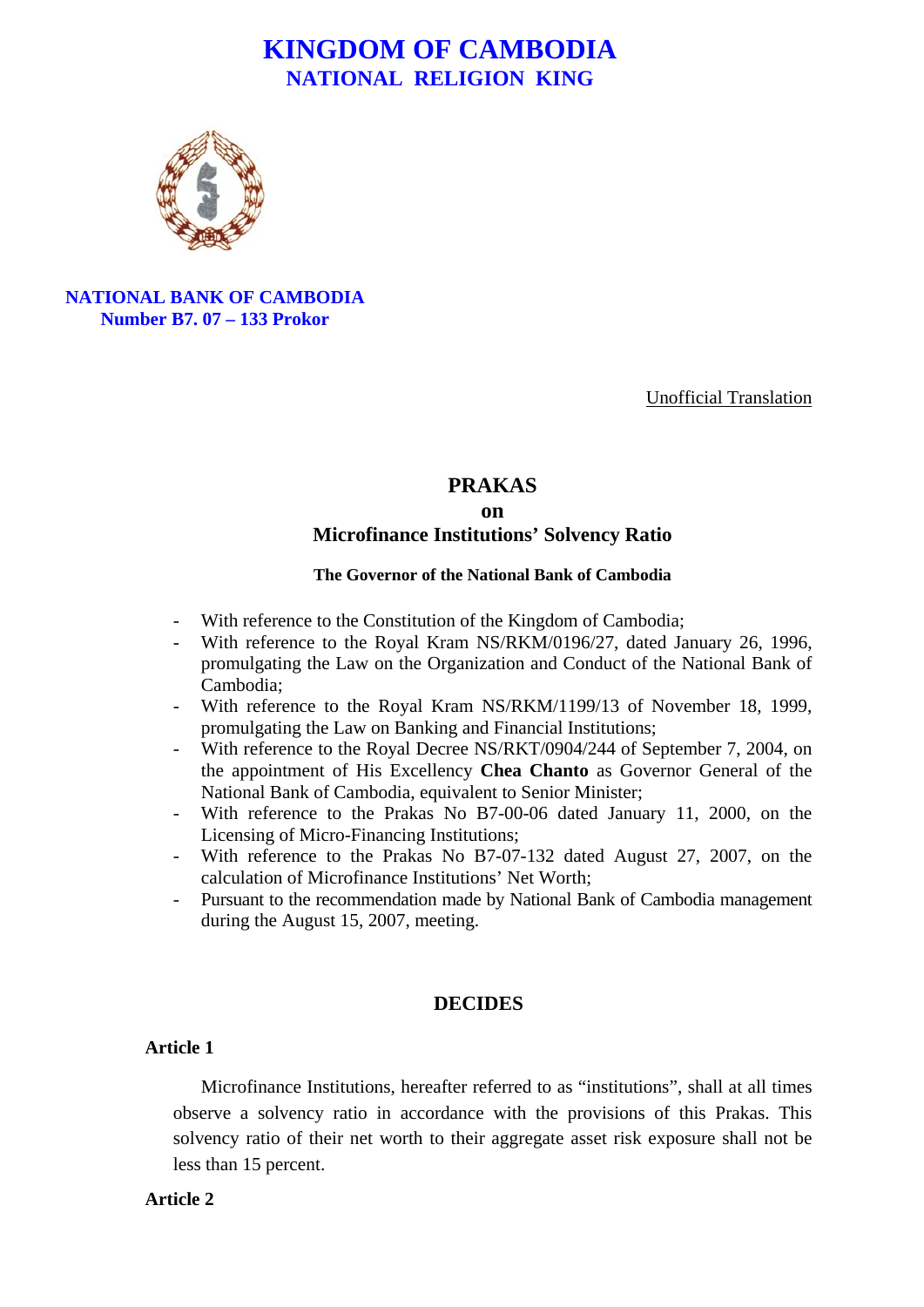The numerator of the ratio shall be the net worth calculated in accordance with the provisions of the Prakas on the calculation of microfinance institutions' net worth.

# **Article 3**

3.1- The denominator of the ratio shall comprise the aggregate of the assets (net amount after deduction of provision and depreciation) and off-balance sheet items, weighted to their degree of risk. It excludes the items which are deducted in calculating the net worth according to the provisions of the Prakas on the calculation of microfinance institutions' net worth.

3.2- The following weightings shall apply to assets:

- 3.2.1- zero weighting:
	- cash,
	- gold,
	- claims on the National Bank of Cambodia,
	- assets collateralized by deposits lodged with the bank,
	- claims on or guaranteed by sovereigns rated AAA to AA- or equivalent rated under the methodology used by a rating agency acknowledged by the National Bank of Cambodia.

3.2.2- 20 percent weighting:

- claims on or guaranteed by sovereigns rated  $A+$  to  $A-$  or equivalent rated under the methodology used by a rating agency acknowledged by the National Bank of Cambodia.
- claims on or guaranteed by banks or corporations rated AAA to AAor equivalent rated under the methodology used by a rating agency acknowledged by the National Bank of Cambodia.
- 3.2.3- 50 percent weighting:
	- claims on or guaranteed by sovereigns rated BBB+ to BBB- or equivalent rated under the methodology used by a rating agency acknowledged by the National Bank of Cambodia.
	- claims on or guaranteed by banks or corporations rated  $A+$  to  $A-$  or equivalent rated under the methodology used by a rating agency acknowledged by the National Bank of Cambodia.
- 3.2.4- 100 percent weighting:
	- All other assets
	- All off-balance sheet items.

## **Article 4**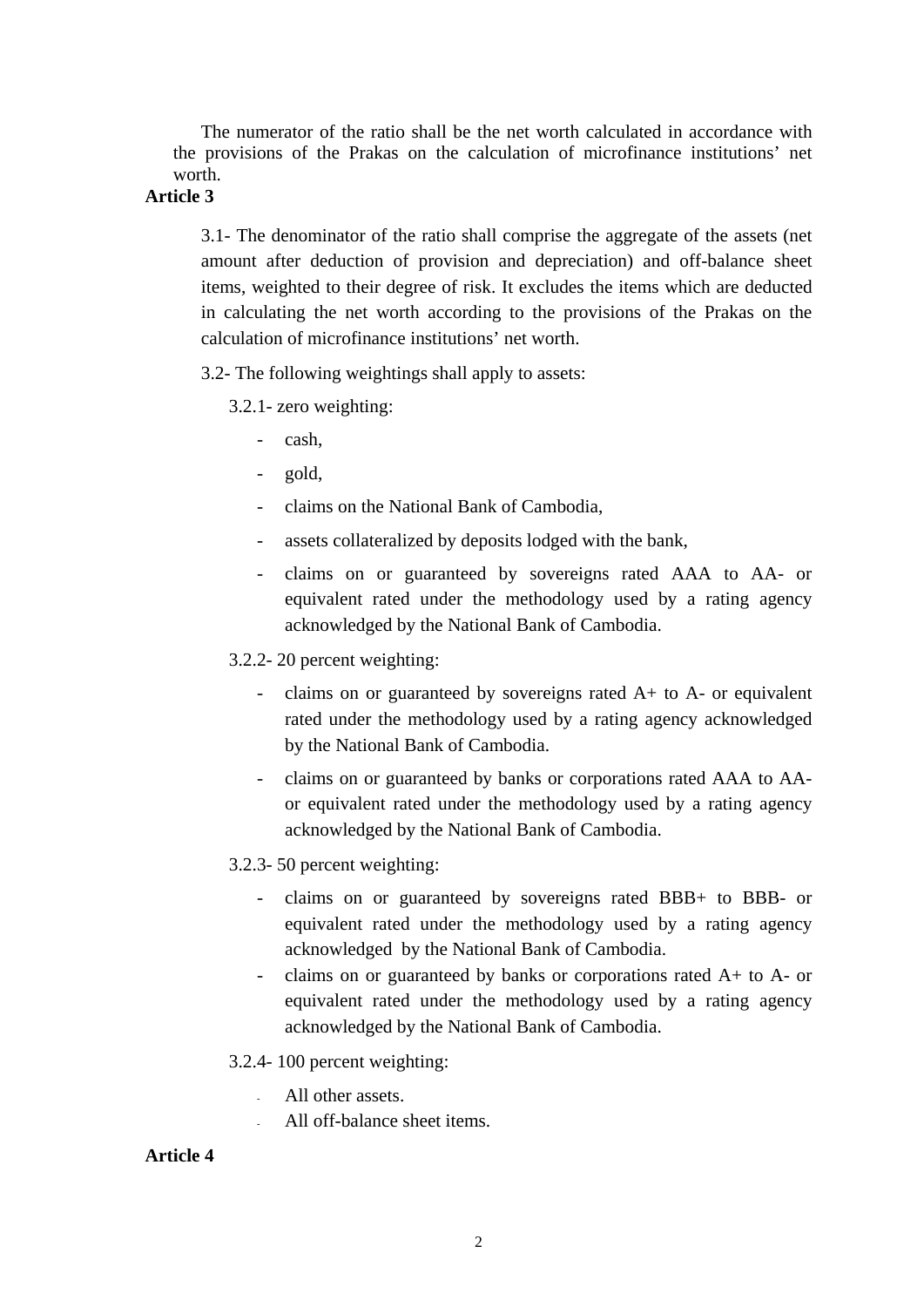Banks and Financial Institutions that are not compliant with this Prakas will be penalized according to Article 52 of the Law on Banking and Financial Institutions.

#### **Article 5**

Article 15 in Prakas No B7-00-06 dated January 11, 2000, on the Licensing of Microfinance Institutions and all provisions contrary to those of this Prakas are hereby repealed.

## **Article 6**

 The General Director, the General Secretariat, the General Inspection, the General Cashier, all Departments of the National Bank of Cambodia, and all Banks and Financial Institutions under the National Bank of Cambodia's supervisory authority shall strictly implement this Prakas.

#### **Article 7**

This Prakas shall take effect from this signing date.

 Phnom Penh, August 27, 2007  **The Governor Signed and Sealed** 

- cc: All members of the Board of Directors
	- The parties concerned as stated in Article 6<br>File
	- File
	- CM "for info"
	- Administration Department of CM "for publication in the National Gazette"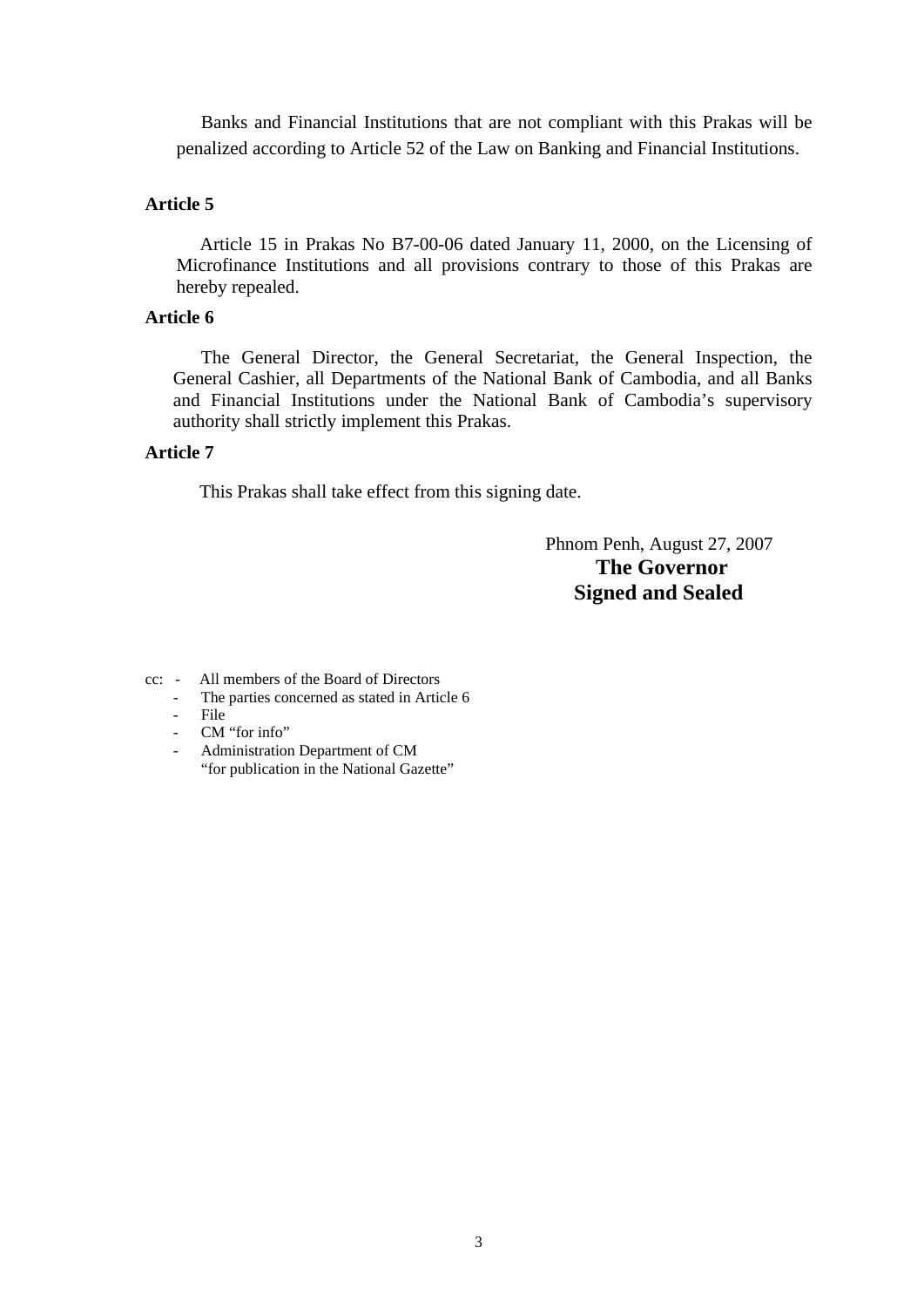

**NATIONAL BANK OF CAMBODIA Number B7. 07 – 134 Prokor**

Unofficial Translation

# **PRAKAS**

**on** 

# **The monitoring of Banks' and Financial Institutions' Net Open Position in foreign currency**

#### **The Governor of the National Bank of Cambodia**

- With reference to the Constitution of the Kingdom of Cambodia;
- With reference to the Royal Kram NS/RKM/0196/27, dated January 26, 1996, promulgating the Law on the Organization and Conduct of the National Bank of Cambodia;
- With reference to the Royal Kram NS/RKM/1199/13 of November 18, 1999, promulgating the Law on Banking and Financial Institutions;
- With reference to the Royal Decree NS/RKT/0904/244 of September 7, 2004, on the appointment of His Excellency **Chea Chanto** as Governor General of the National Bank of Cambodia, equivalent to Senior Minister;
- With reference to the Regulation No B795-01 dated January 16, 1995, on the monitoring of Banks' and Financial Institutions' Open Foreign Exchange Positions;
- With reference to the Prakas No B7-00-50 dated February 17, 2000, on the accounting process for foreign currency transactions;
- Pursuant to the recommendation made by National Bank of Cambodia management during the August 15, 2007, meeting.

## **DECIDES**

## **Article 1**

This Prakas has the purpose of preventing Banks' and Financial Institutions' foreign exchange risks.

#### **Article 2**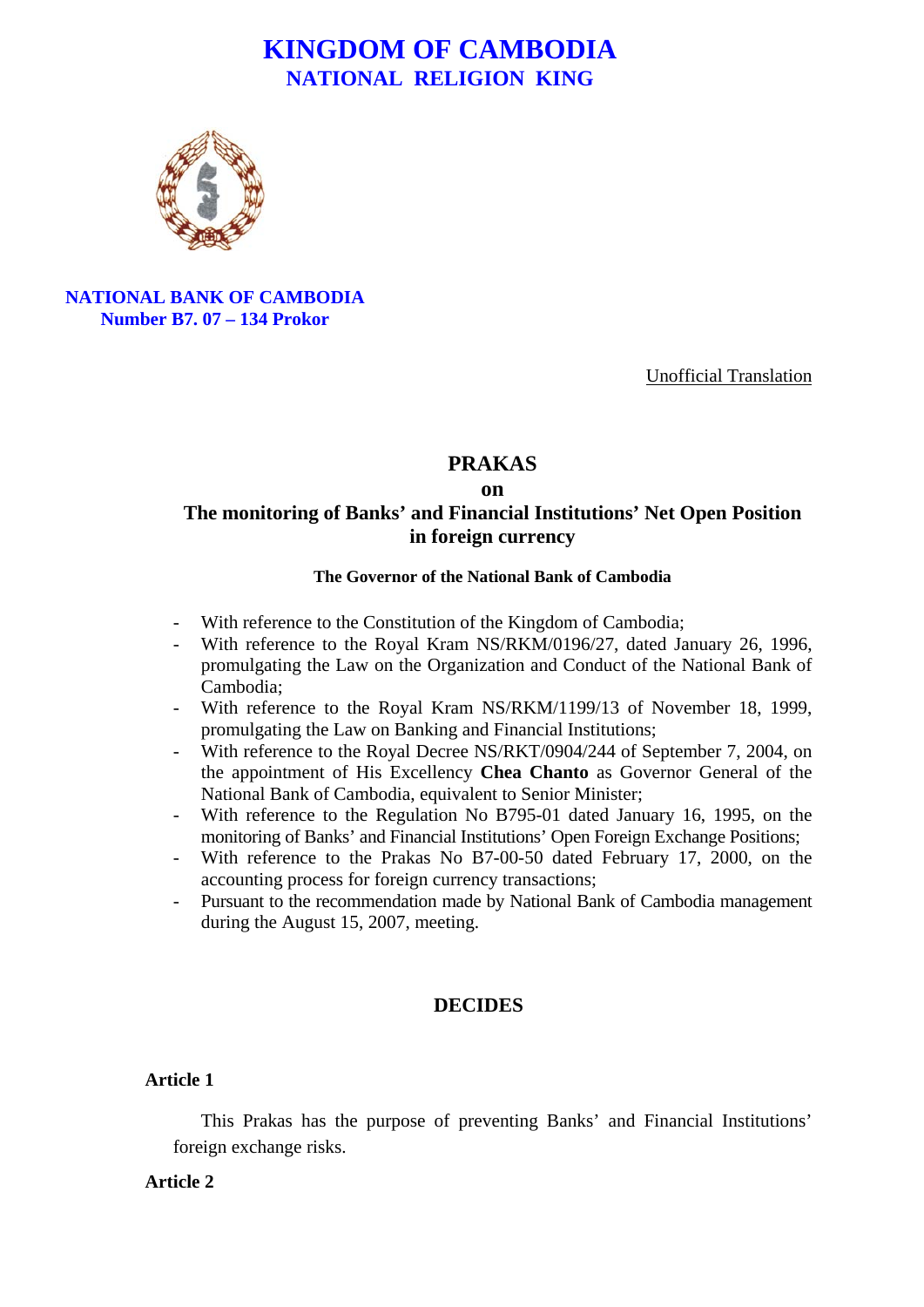For the purposes of this Prakas, terms below are defined as follows:

- A "foreign exchange risk" results from the possibility of financial loss arising from adverse movements in foreign exchange rates.
- A "foreign exchange settlement risk" results from the possibility of loss that a financial institution (FI) pays the currency it sold but does not receive the currency it bought in a foreign exchange transaction.
- The "net open position in one foreign currency" is the net outstanding balance of all assets, liabilities, and off balance sheet items in that currency. The net open position in debit is defined as "long". The net open position in credit is defined as "short".

## **Article 3**

Banks and Financial Institutions shall maintain an effective system of internal control to identify, measure, monitor and control the extent and source of their foreign exchange risk and foreign exchange settlement risk during the trading day and at the close of business. The nature and the size of the internal control system shall be adapted to the size of the Banks' and Financial Institutions' foreign exchange transactions and foreign exchange positions.

## **Article 4**

Banks and Financial Institutions shall at all times maintain their net open position in foreign currencies in either any foreign currency or overall net open position in all foreign currencies, whether long or short, shall not exceed twenty percent (20%) of Banks' and Financial Institutions' net worth.

## **Article 5**

Every month, Banks and Financial Institutions shall produce both hard copy and soft copy reports of their net open position in foreign currency to the National Bank of Cambodia according to the attached format. The internal control system shall also ensure that the foreign exchange positions are properly reported to the National Bank of Cambodia.

#### **Article 6**

Banks and Financial Institutions that are not compliant with this Prakas will be penalized according to Article 52 of the Law on Banking and Financial Institutions.

#### **Article 7**

The Regulation No B795-01 dated January 16, 1995, on the monitoring of Banks' and Financial Institutions' Open Foreign Exchange Positions and all provisions contrary to those of this Prakas are hereby repealed.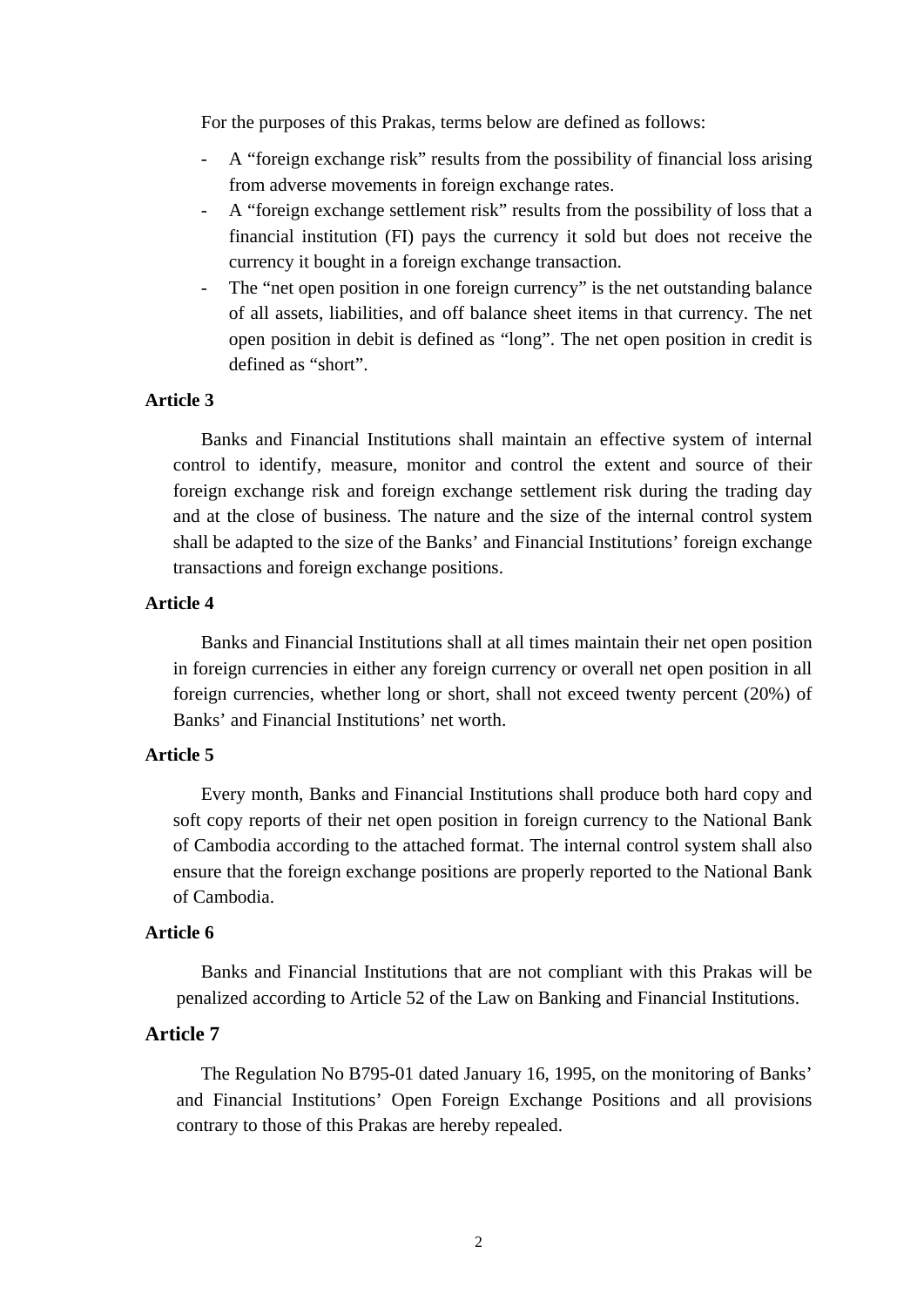## **Article 8**

 The General Director, the General Secretariat, the General Inspection, the General Cashier, all Departments of the National Bank of Cambodia, and all Banks and Financial Institutions under the National Bank of Cambodia's supervisory authority shall strictly implement this Prakas.

## **Article 9**

This Prakas shall take effect from this signing date.

 Phnom Penh, August 27, 2007  **The Governor Signed and Sealed** 

- cc: All members of the Board of Directors
	- The parties concerned as stated in Article 8
	- File
	- CM "for info"
	- Administration Department of CM "for publication in the National Gazette"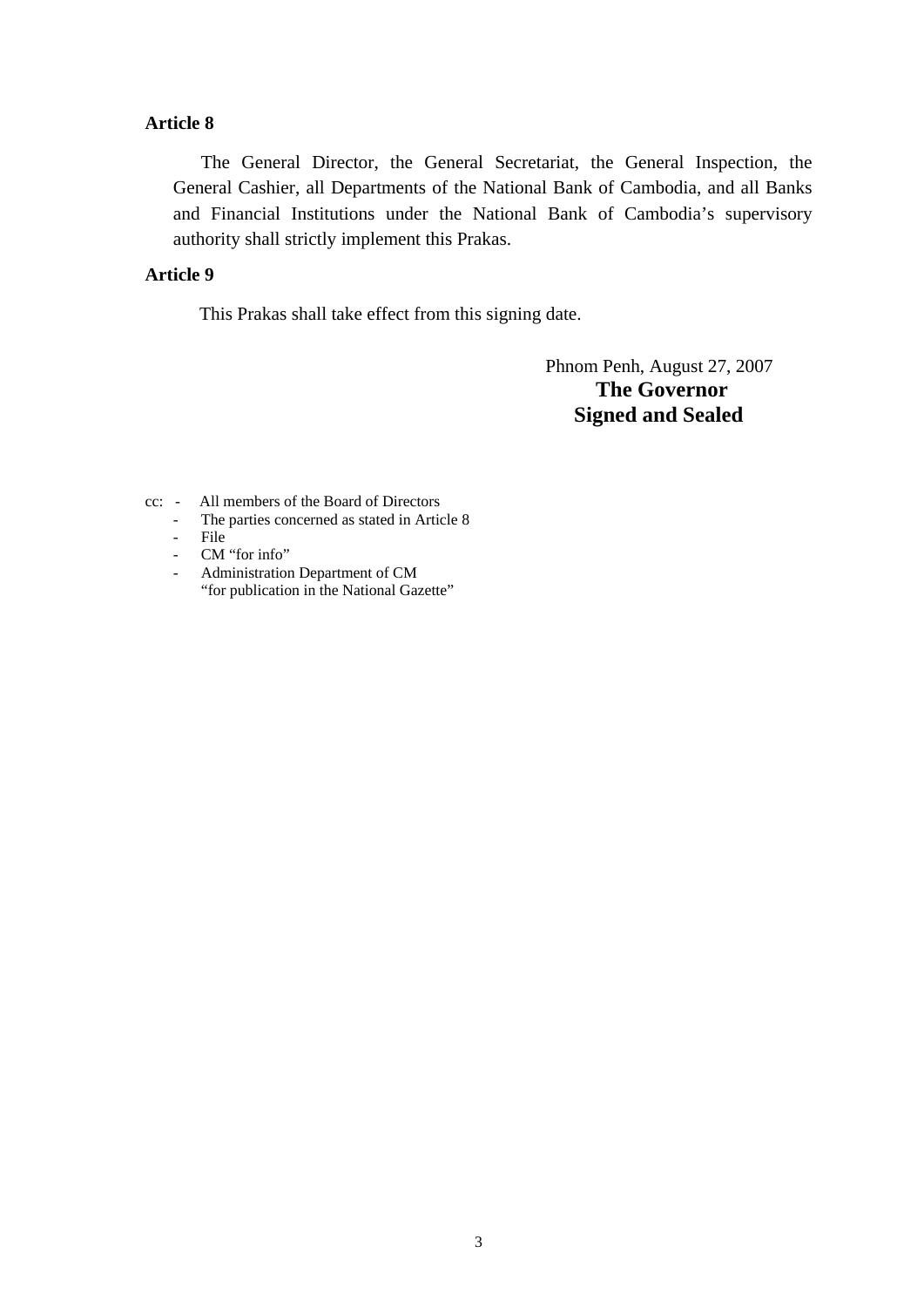# ងារាទទ្ធរសន្ន័និ

# $m$ គោះសារស្ថានតាពម្មសង់មីន្ទរូត្នរភ្ជា

# Net Open Position

Bank's Name

ಽ೧೮೨

As at………………………..

# អត្រាប្តូរប្រាក់ ១ដុល្លារ (Exchange Rate 1USD) = nakalbriecäT>>>>>>>>>>>>>>>>>>>>>>>>>>>>>>>>>>>>> mUlniFipÞal;suT§KitCalanerol (Bank's Net Worth)

|                           |                                                |                         |                                    |                          |                                                  | . <sub>1</sub> 1. <del>.</del> |                |              |
|---------------------------|------------------------------------------------|-------------------------|------------------------------------|--------------------------|--------------------------------------------------|--------------------------------|----------------|--------------|
|                           |                                                |                         | ខ្ទង់ផ្សេង១បន្ទាប់ពីដកចេញសិវិធានធន |                          | ស្ថានភាពរូបិយប័ណ្ណចំហសុទ្ធ                       |                                |                |              |
|                           | Elements after deduction of affected provision |                         |                                    |                          | Net Open Position                                | រូបិយប័ណ្ណចំហសុទ្ធ/            |                | ភាពលើស $(9)$ |
|                           | 9                                              | ២                       | ៣                                  | G                        | ៥                                                | មូលនិធិផ្ទាល់សុទ្ធ (%)         | ក៏វិតកំណត់ (%) | Excess $(1)$ |
| រូបិយប័ណ្ណ                | ទ្រព្យសកម្ម                                    | ទ្រព្យអកម្ម និងមូលធន    | <u>រូបិយប័ណ្ណត្រូ</u> វទទួល        | រូបិយប័ណ្ណត្រូវចំណាយ     | $+$ (វែង)ប្ញុំ - (ខ្លី)                          | Net Open Position /            | Limit $(\%)$   |              |
| Currency                  | Assets                                         | Liabilities and Capital | Currencies Receivable              | Currencies Payable       | $+(Long)$ or $-(Short)$                          | Net Worth (%)                  |                |              |
|                           | $+$                                            |                         | ខ្ទង់ក្រៅតារាងតុល្យការ $+$         | ខ្ទង់ក្រៅតារាងតុល្យការ - | $(\,9 + \, 1\!\!\!\!D + \, 1\!\!\!\!m + \, 6\,)$ |                                |                |              |
|                           |                                                |                         | Off Balance Sheet +                | Off Balance Sheet -      | $(1+2+3+4)$                                      |                                |                |              |
| <b>USD</b>                |                                                |                         |                                    |                          |                                                  |                                | 20%            |              |
| <b>KHR</b>                |                                                |                         |                                    |                          |                                                  |                                | 20%            |              |
| ${\rm EUR}$               |                                                |                         |                                    |                          |                                                  |                                | 20%            |              |
| SGD                       |                                                |                         |                                    |                          |                                                  |                                | 20%            |              |
| <b>HKD</b>                |                                                |                         |                                    |                          |                                                  |                                | 20%            |              |
| THB                       |                                                |                         |                                    |                          |                                                  |                                | 20%            |              |
| <b>JPY</b>                |                                                |                         |                                    |                          |                                                  |                                | 20%            |              |
| <b>VND</b>                |                                                |                         |                                    |                          |                                                  |                                | 20%            |              |
| <b>STUD</b> (Grand Total) |                                                |                         |                                    |                          |                                                  |                                |                |              |
|                           | $(\mathbf{g})$                                 | (m)                     |                                    |                          | (G)                                              |                                |                |              |

| <⊚>នៅពេលដែលមានភាពលើស គ្រឹះស្ថានធនាគារនិងហិរញ្ញវត្ថុត្រូវពន្យល់ជាលាយលក្ខណ៍អក្សរពីមូលហេតុនិងវិធានការកែសំរួល                                                  |                       | ភ្នំពេញ, ថ្ងៃទី | ខេ                 | ឆា |
|------------------------------------------------------------------------------------------------------------------------------------------------------------|-----------------------|-----------------|--------------------|----|
| (1) Where there is an excess, the bank shall submit a written explanation of the origin of each excess, and the measures taken to remedy the<br>situation. | reun                  | អអប់រំដោរទេ     |                    |    |
| (២) ចំនួនសរុបទ្រព្យសកម្មក្នុងតារាងតុល្យការ                                                                                                                 | <b>Bank's Manager</b> |                 | <b>Prepared By</b> |    |
| (2) Total equal to total assets on the balance sheet                                                                                                       |                       |                 |                    |    |
| (៣) ចំនួនសរុបទ្រព្យអកម្ម និងមូលធនក្នុងតារាងតុល្យការ                                                                                                        |                       |                 |                    |    |

កិតជាលានរេវល In Million KHR

( ៤) ចំនួនសរុប = សូន្យ  $(4)$  Total = Zero

(3) Total equal to total liabilities on the balance sheet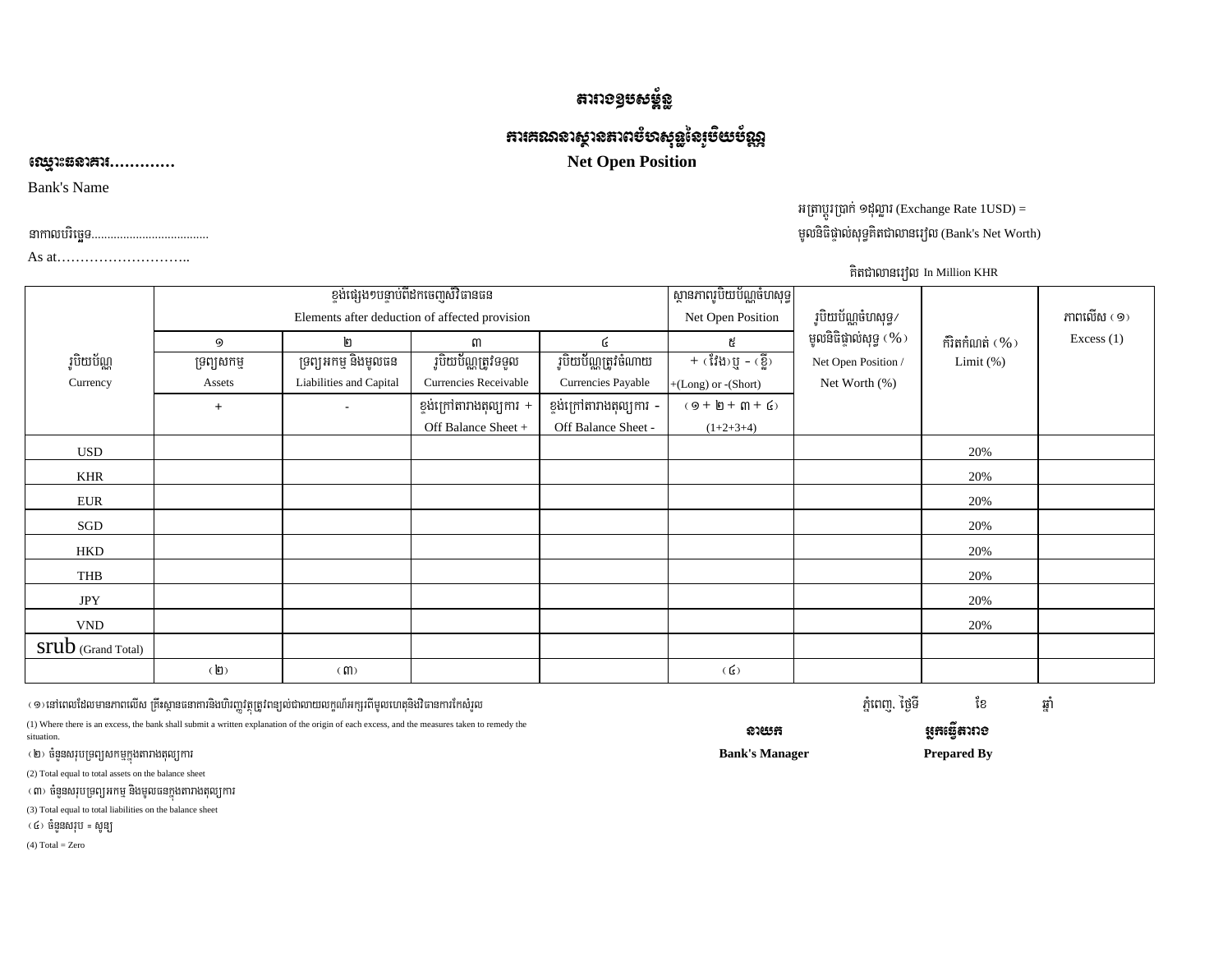

**NATIONAL BANK OF CAMBODIA Number B7. 07 - 135 Prokor**

Unofficial Translation

#### **PRAKAS**

#### **on**

#### **Amendment of Prakas Relating to Banks' Solvency Ratio**

#### **The Governor of the National Bank of Cambodia**

- With reference to the Constitution of the Kingdom of Cambodia;
- With reference to the Royal Kram NS/RKM/0196/27, dated January 26, 1996, promulgating the Law on the Organization and Conduct of the National Bank of Cambodia;
- With reference to the Royal Kram NS/RKM/1199/13 of November 18, 1999, promulgating the Law on Banking and Financial Institutions;
- With reference to the Royal Decree NS/RKT/0904/244 of September 7, 2004, on the appointment of His Excellency **Chea Chanto** as Governor General of the National Bank of Cambodia, equivalent to Senior Minister;
- With reference to the Prakas No B7-00-46 dated February 16, 2000, on the Banks' Solvency Ratio;
- With reference to the Prakas No B7-00-47 dated February 16, 2000, on the calculation of Banks' Net Worth;
- Pursuant to the recommendation made by National Bank of Cambodia management during the August 15, 2007, meeting.

#### **DECIDES**

#### **Article one**

Article 3 of Prakas No B7.00-46 dated February 16, 2000, relating to the banks' solvency ratio shall be amended as follows:

#### **New Article 3**

3.1- The denominator of the ratio shall comprise the aggregate of the assets (net amount after deduction of provision and depreciation) and off-balance sheet items weighted to their degree of risk. It excludes the items which are deducted in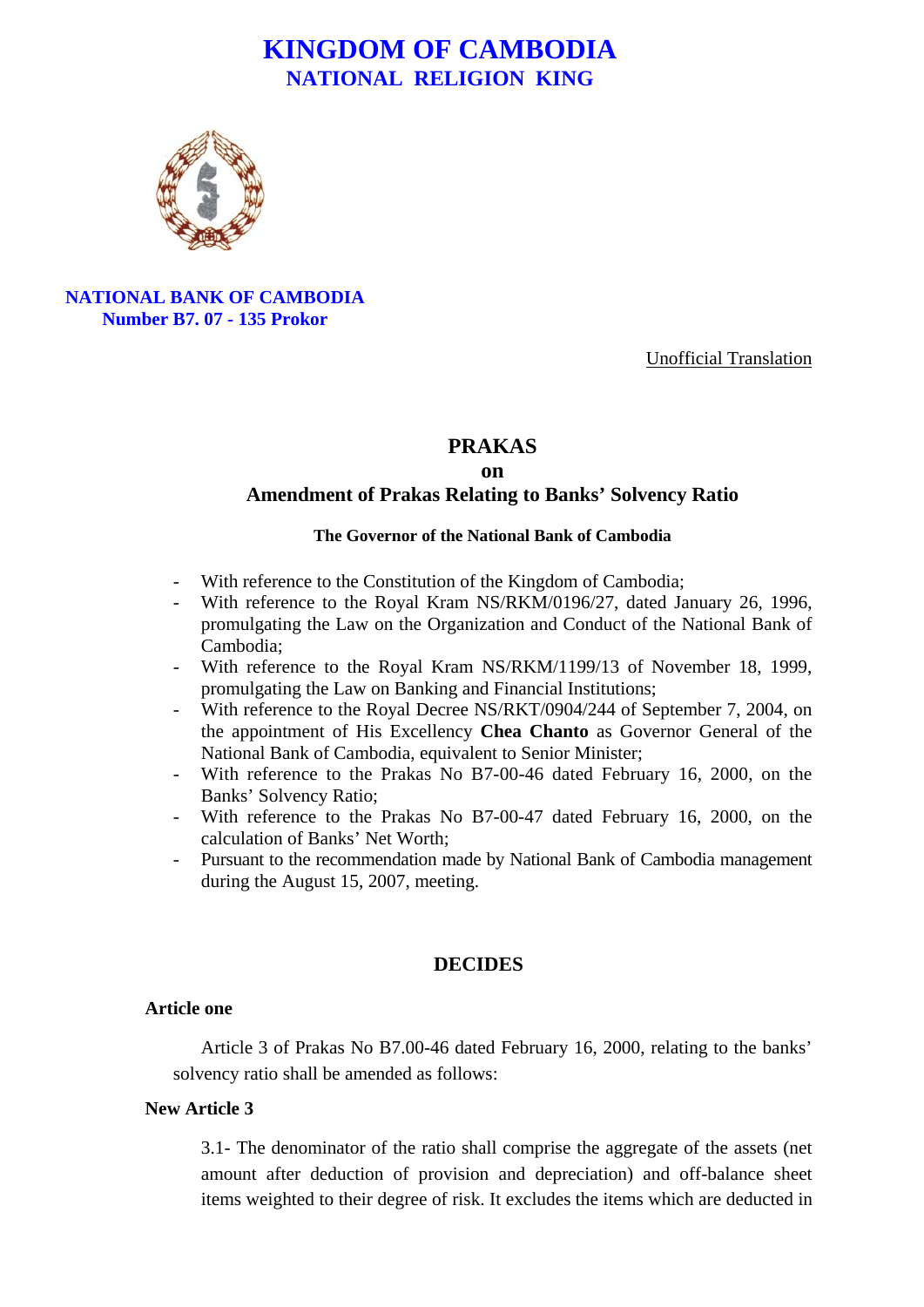calculating the net worth according to the provisions of the Prakas on the calculation of the banks' net worth.

3.2- The following weightings shall apply to assets:

3.2.1- zero weighting:

- cash,
- gold,
- claims on the National Bank of Cambodia,
- assets collateralized by deposits lodged with the bank,
- claims on or guaranteed by sovereigns rated AAA to AA- or equivalent rated under the methodology used by a rating agency acknowledged by the National Bank of Cambodia.
- 3.2.2- 20 percent weighting:
	- claims on or guaranteed by sovereigns rated A+ to A- or equivalent rated under the methodology used by a rating agency acknowledged by the National Bank of Cambodia.
	- claims on or guaranteed by banks or corporations rated AAA to AAor equivalent rated under the methodology used by a rating agency acknowledged by the National Bank of Cambodia.
- 3.2.3- 50 percent weighting:
	- claims on or guaranteed by sovereigns rated BBB+ to BBB- or equivalent rated under the methodology used by a rating agency acknowledged by the National Bank of Cambodia.
	- claims on or guaranteed by banks or corporate rated A+ to A- or equivalent rated under the methodology used by a rating agency acknowledged by the National Bank of Cambodia.
- 3.2.4- 100 percent weighting

All other assets.

- 3.3- The following provisions shall apply to off-balance sheet items:
	- 3.3.1- Off-balance sheet items shall be classified in four categories in accordance with the list given in Annex. These items shall be taken into account:
		- at their full value where they are classified as carrying a full risk,
		- at 50 percent of their value where they are classified as carrying medium risk,
		- at 20 percent of their value where they are classified as carrying moderate risk.

Items classified as carrying low risk shall not be taken into account.